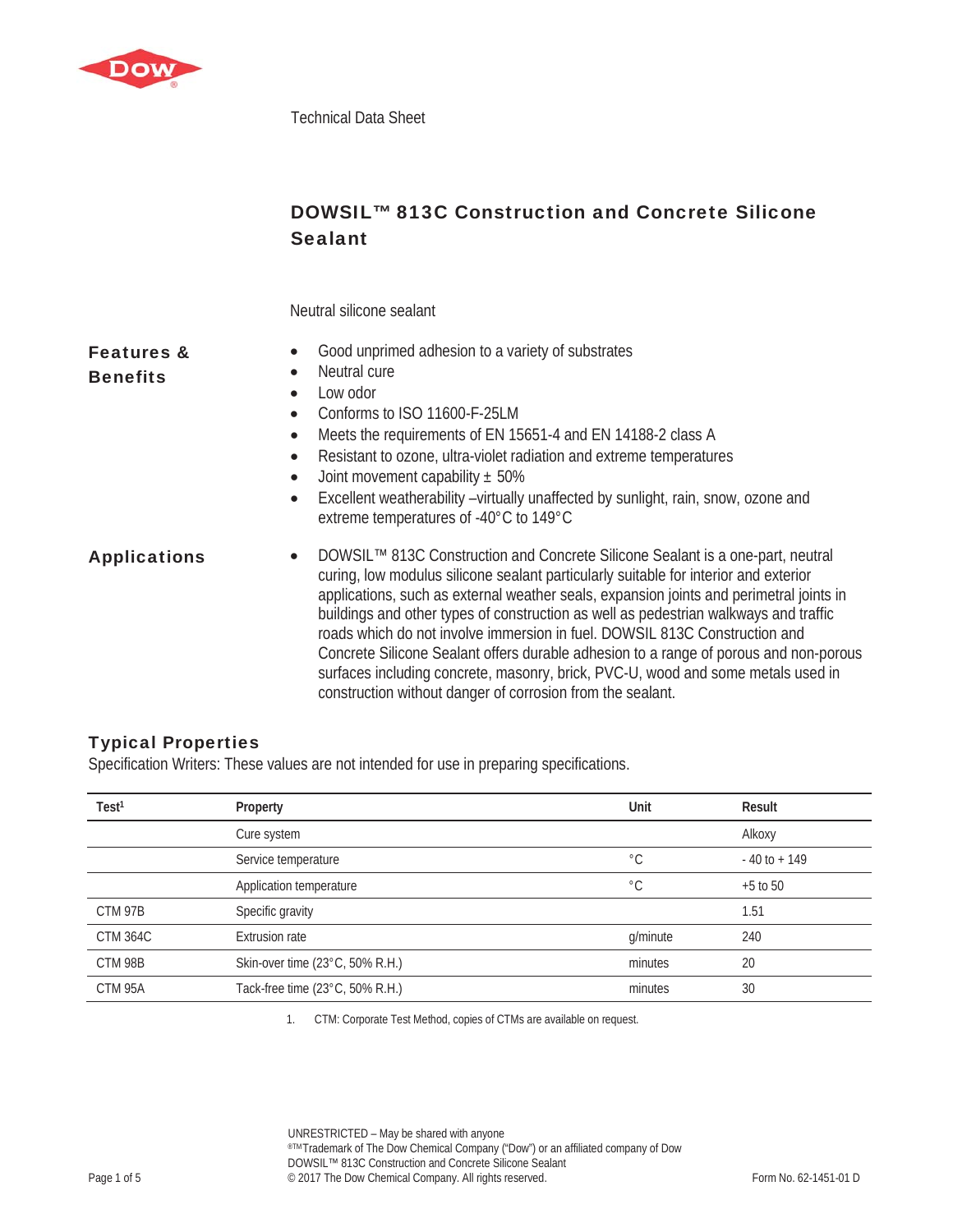### Typical Properties (Cont.)

| Test                                                                       | Property                   | Unit | Result |
|----------------------------------------------------------------------------|----------------------------|------|--------|
| <b>CTM 663A</b>                                                            | Cure rate (23°C, 50% R.H.) |      |        |
|                                                                            | 1 day                      | mm   | 2.0    |
|                                                                            | 3 days                     | mm   | 4.0    |
| 2 mm thickness S2 dumb-bells (ISO <sup>2</sup> 37/DIN <sup>3</sup> 53 504) |                            |      |        |
| <b>CTM 137A</b>                                                            | Modulus 100%               | MPa  | 0.45   |
| <b>CTM 137A</b>                                                            | Tensile strength           | MPa  | 1.9    |
| <b>CTM 137A</b>                                                            | Elongation at break        | $\%$ | 700    |
| 12 x 12 x 50 mm size T.A. joint (ISO 8339/DIN 2-8339)                      |                            |      |        |
| CTM 677                                                                    | Modulus 100%               | MPa  | 0.35   |
| CTM 677                                                                    | Tensile strength           | MPa  | 0.75   |
| CTM 677                                                                    | Elongation at break        | $\%$ | 380    |
| CTM 99E                                                                    | Hardness (Shore A)         |      | 29     |
| <b>ISO 7389</b>                                                            | Elastic recovery           | %    | > 90   |
| <b>ISO 9047</b>                                                            | Joint movement capability  | $\%$ | ± 50   |

2. DIN: Deutsche Industrie Norm

3. ISO: International Standardization Organization.

## **Technical** Specifications And **Standards**

- Conforms to SNJF Façade
- ISO 11600-F-25LM
- $\bullet$  DIN 18540 Class F
	- $\bullet$  EN 15651-4
	- $\bullet$  EN 14188-2 class A



#### How To Use **Surface Preparation**

Ensure that surfaces to be sealed are clean, dry, sound and grease- free. Clean non-porous surfaced with DOWSIL™ R-40 Universal Cleaner, and dry thoroughly with a clean, lint-free cloth before application of sealant. Porous substrates such as concrete, brickwork, mortar, etc. must be mechanically cleaned of loose particles using a steel brush, sanding disc or any similar means.

Note: When using any solvent, always provide adequate ventilation. Avoid heat, sparks and open flames. Use solvent resistant gloves. Observe and follow all precautions listed on solvent container label.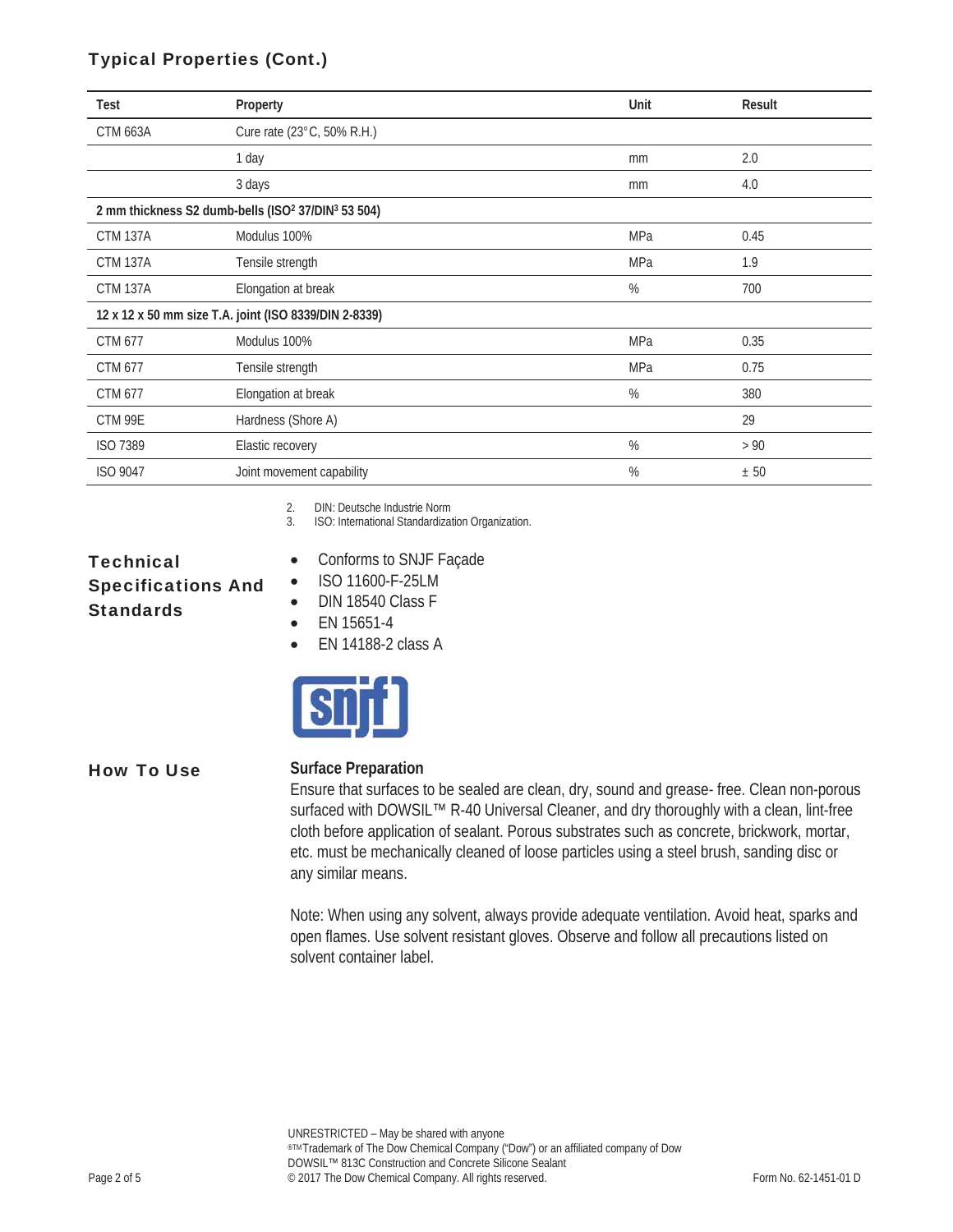| <b>How To Use</b><br>(Cont.) | Masking<br>Areas adjacent to the joints should be masked with tape to prevent contamination of the<br>substrates and to ensure a neat sealant line. Masking tape should be removed immediately<br>after tooling.                                                                                                                                                                                                                                                                                                                                                                                                                         |  |
|------------------------------|------------------------------------------------------------------------------------------------------------------------------------------------------------------------------------------------------------------------------------------------------------------------------------------------------------------------------------------------------------------------------------------------------------------------------------------------------------------------------------------------------------------------------------------------------------------------------------------------------------------------------------------|--|
|                              | Priming<br>Primers are not usually required but might be needed for some specific substrates for<br>maximum adherence.                                                                                                                                                                                                                                                                                                                                                                                                                                                                                                                   |  |
|                              | <b>Back-Up Materials</b><br>Where back-up material is required, closed cell polyethylene backer rod is recommended.<br>Back-up materials provide back pressure and avoid three sided adhesion that limits sealant<br>movement capability.                                                                                                                                                                                                                                                                                                                                                                                                |  |
|                              | Finishing<br>The joint should be tooled within 5 minutes of application to ensure good contact between<br>the sealant and the substrate. Tooling of the sealant also gives a smooth, professional<br>finish.                                                                                                                                                                                                                                                                                                                                                                                                                             |  |
|                              | Clean-Up<br>Excess sealant may be cleaned off tools and non-porous surfaces whilst in an uncured state<br>using DOWSIL R-40 Universal Cleaner. If sealant is misapplied to porous substrates, it<br>should be left until it is just cured and then removed by peeling, cutting or other mechanical<br>means. Care should be taken not to damage plastic or coated surfaces.                                                                                                                                                                                                                                                              |  |
| <b>Joint Design</b>          | The sealant joint width should be designed to accommodate the movement capability of the<br>sealant. When designing joints using DOWSIL 813C Construction and Concrete Silicone<br>Sealant, the minimum width should be 6 mm. For joints between 6-12 mm wide, a seal<br>depth of 6 mm is required. For joints above 12 mm wide, a width to depth ratio of 2:1 should<br>be used. In situations where fillet joints are needed, a minimum of 6 mm sealant bite to each<br>substrate is recommended. For joint dimensions with a width greater than 25 mm or a depth<br>greater than 15 mm, please contact your local technical services. |  |
|                              | <b>20 mm</b>                                                                                                                                                                                                                                                                                                                                                                                                                                                                                                                                                                                                                             |  |
|                              | <b>10 mm</b><br>DOWSIL™ 813C Construction<br>and Concrete Silicone Sealant                                                                                                                                                                                                                                                                                                                                                                                                                                                                                                                                                               |  |



Two non-porous substrates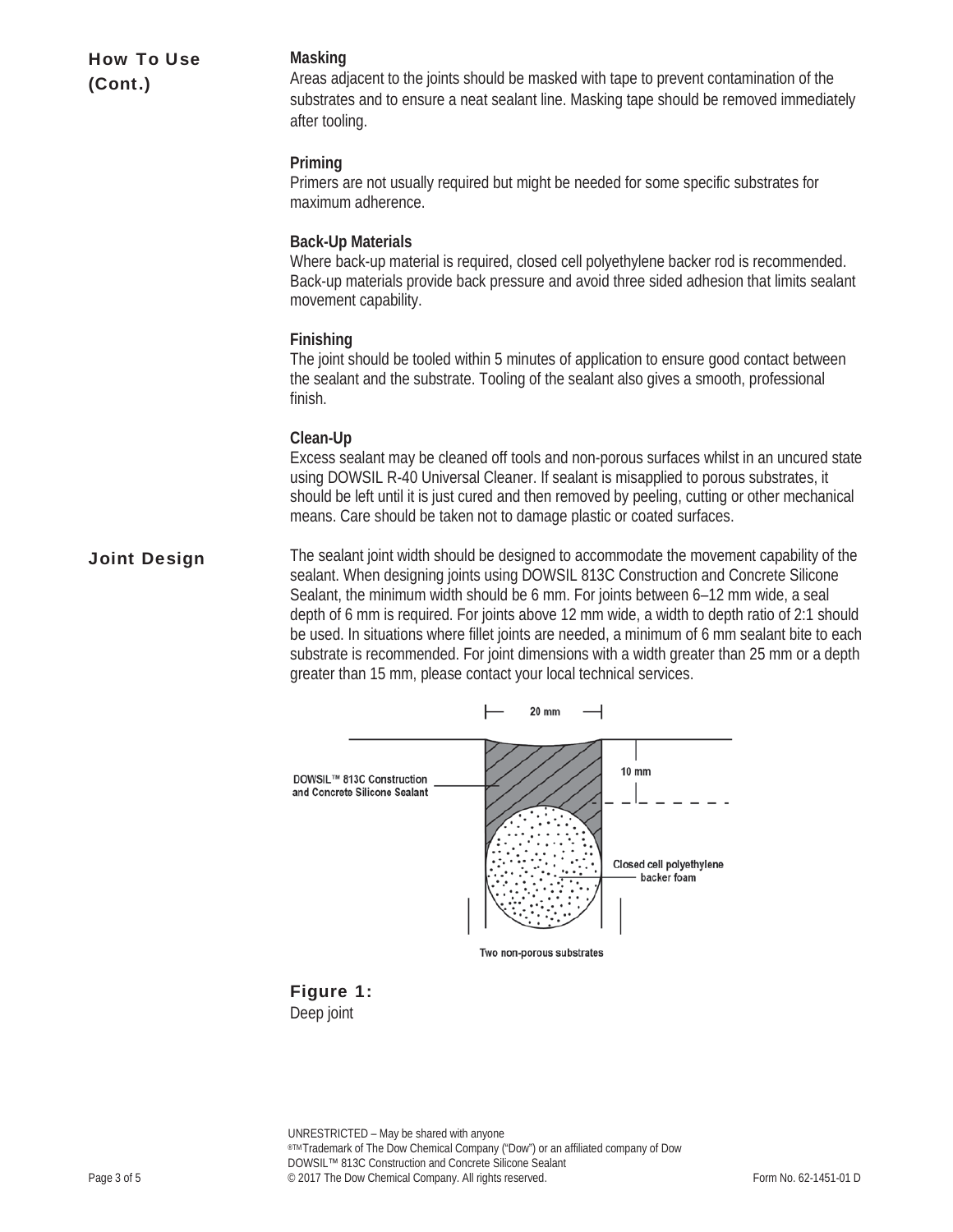